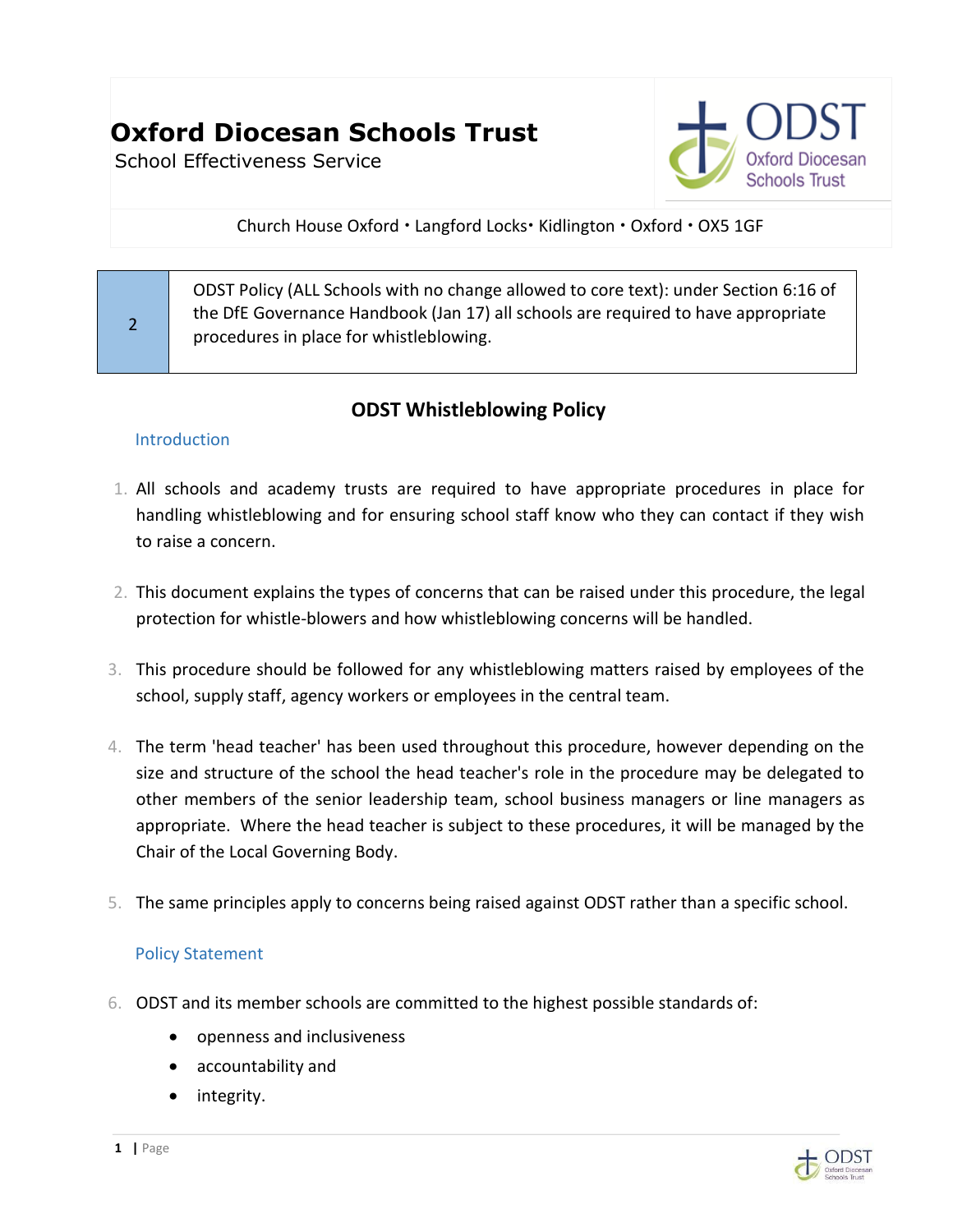#### Aim of procedure

- To encourage those working in the school and wider Trust to report suspected wrongdoing promptly, in the knowledge that it will be taken seriously.
- To provide guidance on how to raise concerns.
- To reassure staff that they are able to raise genuine concerns made in the public interest without fear of reprisals, even if they turn out to be mistaken.

#### What is Whistleblowing?

- 7. Whistleblowing is when a worker reports certain types of wrongdoing or misconduct within an organisation.
- 8. The wrongdoing disclosed must be in the public interest. This means it must affect others, e.g. pupils or the general public etc.
- 9. The wrongdoing must relate to or show one of the following:
	- a criminal offence
	- a failure to comply with a legal obligation
	- a possible miscarriage of justice
	- a Health & Safety risk
	- damaging the environment
	- misuse of public money
	- corruption or unethical conduct
	- abuse of pupils, students or other users
	- deliberate concealment of any of these matters
	- any other substantial and relevant concern.
- 10. The concern could be about something that happened in the past, is currently happening or likely to happen in the future.
- 11. Concerns or complaints that employees wish to raise formally, about their own employment, should normally be raised using the ODST Grievance Procedure, unless the employee believes the concern is in the public interest. This includes for example, concerns related to working conditions, working relations, employment rights or bullying or harassment.

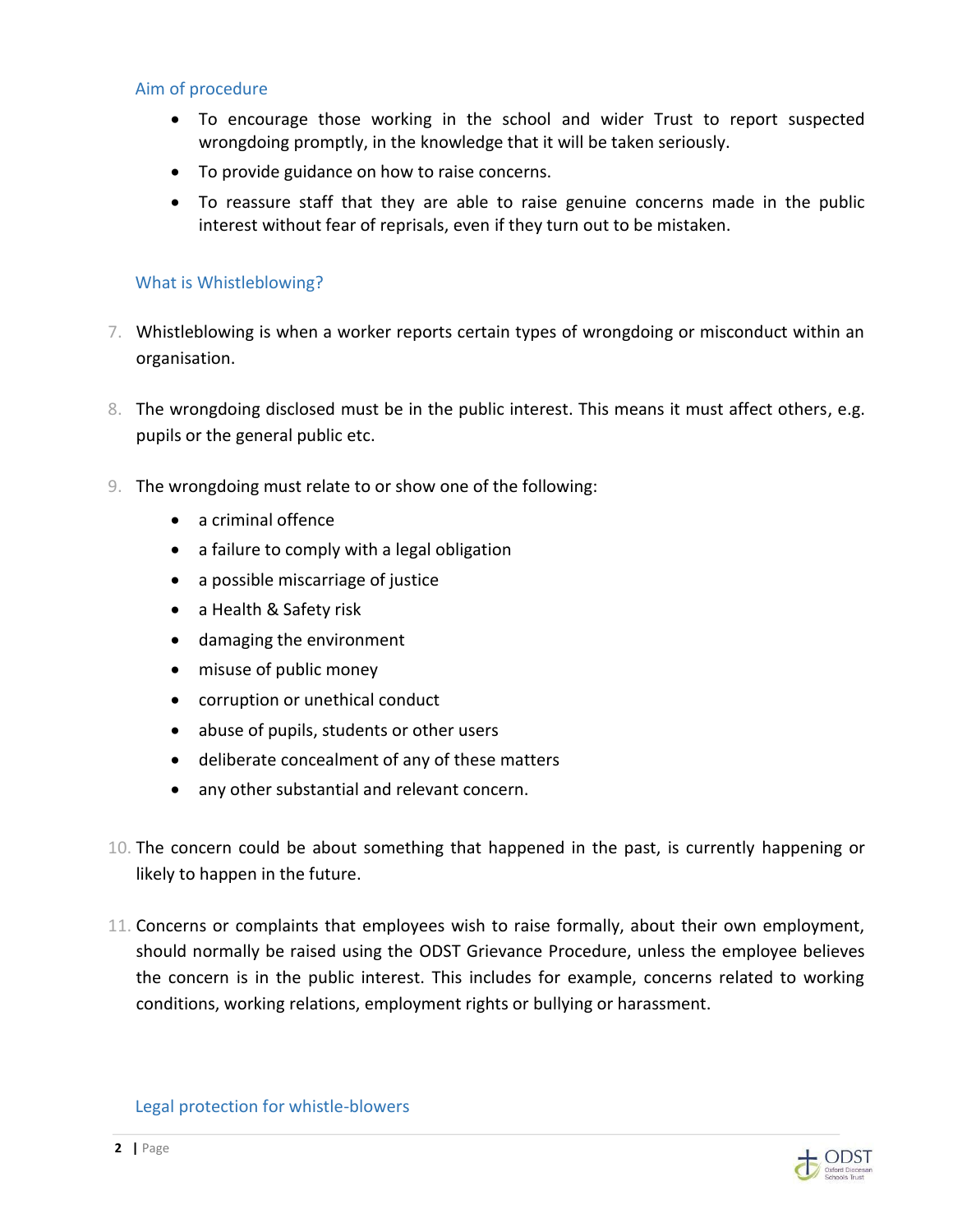- 12. Whistle-blowers are protected by law from being treated unfairly or losing their jobs because they 'blow the whistle'.
- 13. Whistle-blowers must hold a reasonable belief that the concern they are raising is in the public interest.
- 14. The school's Local Governing Body (or Board of Trustees for centrally employed staff) will provide all reasonable protection for those who raise concerns made in the public interest.
- 15. The school's Local Governing Body (or Board of Trustees for centrally employed staff) will be responsible for ensuring that appropriate personal support is offered both to a worker raising a concern and to any worker against whom allegations have been made under this procedure.
- 16. Although an employee has certain legal obligations of confidentiality to the school/ Trust, in a limited set of circumstances, whistleblowing may override these obligations. This guidance sets out the circumstances under which these disclosures may lawfully be made.

Procedure for raising a whistleblowing concern

Step 1- Deciding who to report the concern to

- 17. Concerns can be raised verbally or in writing.
- 18. You can raise your concern with your line manager. Alternatively, you can raise the matter with the Headteacher or the Chair of Governors (and for centrally employed staff, the Chair of Trustees).
- 19. If you wish to report the matter to someone outside of the school/ Trust you can contact one of the external bodies/organisations listed in Annex 2.
- 20. Reporting concerns to the media, in most cases will lead to the loss of your whistleblowing law rights.
- 21. Although you are not expected to prove beyond doubt the truth of your concerns, you will need to demonstrate that you have sufficient evidence or other reasonable grounds to raise them.
- 22. You may wish to obtain advice from a trade union representative, the Citizen's Advice Bureau or Public Concern at Work on 020 7404 6609 / [www.pcaw.co.uk .](http://www.pcaw.co.uk/)
- 23. You can be accompanied by a trade union representative or colleague to any meetings that are r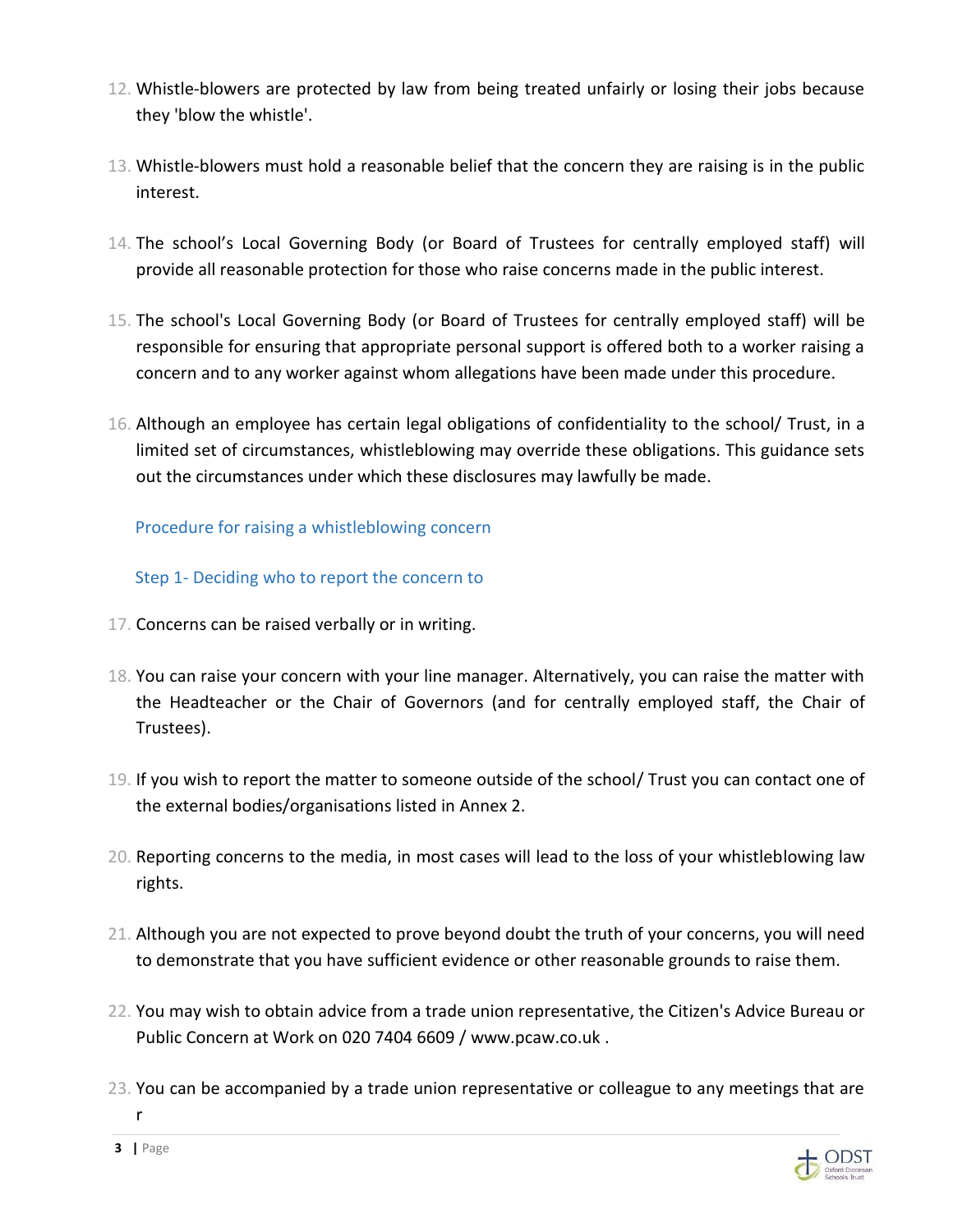#### equired.

# Step 2

- 24. The person with whom you have raised your concern, will decide what action is needed. They may ask you to provide further information. They will write to you within 10 days to let you know how your concern will be dealt with.
- 25. The information you can expect to receive is:
	- an indication of how the concern will be dealt with
	- an estimate of how long it will take to provide a final response
	- whether any initial enquiries have been made
	- whether further investigations will take place, and if not why not
	- information about support available for you.
- 26. The person with whom you have raised your concern will at the same time notify the ODST HR team that a whistleblowing allegation has been made.
- 27. Advice on dealing with concerns is available from the ODST HR team, legal or financial adviser.

#### Step 3

- 28. Initial enquiries will be made to decide whether an investigation is appropriate.
- 29. An investigation may be carried out, depending on the nature of the allegations and the evidence/information presented. Full details of the investigation may be withheld from you to protect the confidentiality of other people.
- 30. Information will need to be passed on to those with a legitimate need to have this information and it may be necessary for you to provide a written statement and act as a witness in any subsequent disciplinary proceedings or enquiry. This will be discussed with you first.
- 31. Where an investigation is necessary, it may take the form of one or more of the following:
	- an internal investigation by the head teacher or a governor, which may, for example, take the form of a disciplinary investigation
	- an investigation by the Internal Audit Service
	- a referral to the Police
	- the setting up of an external independent inquiry

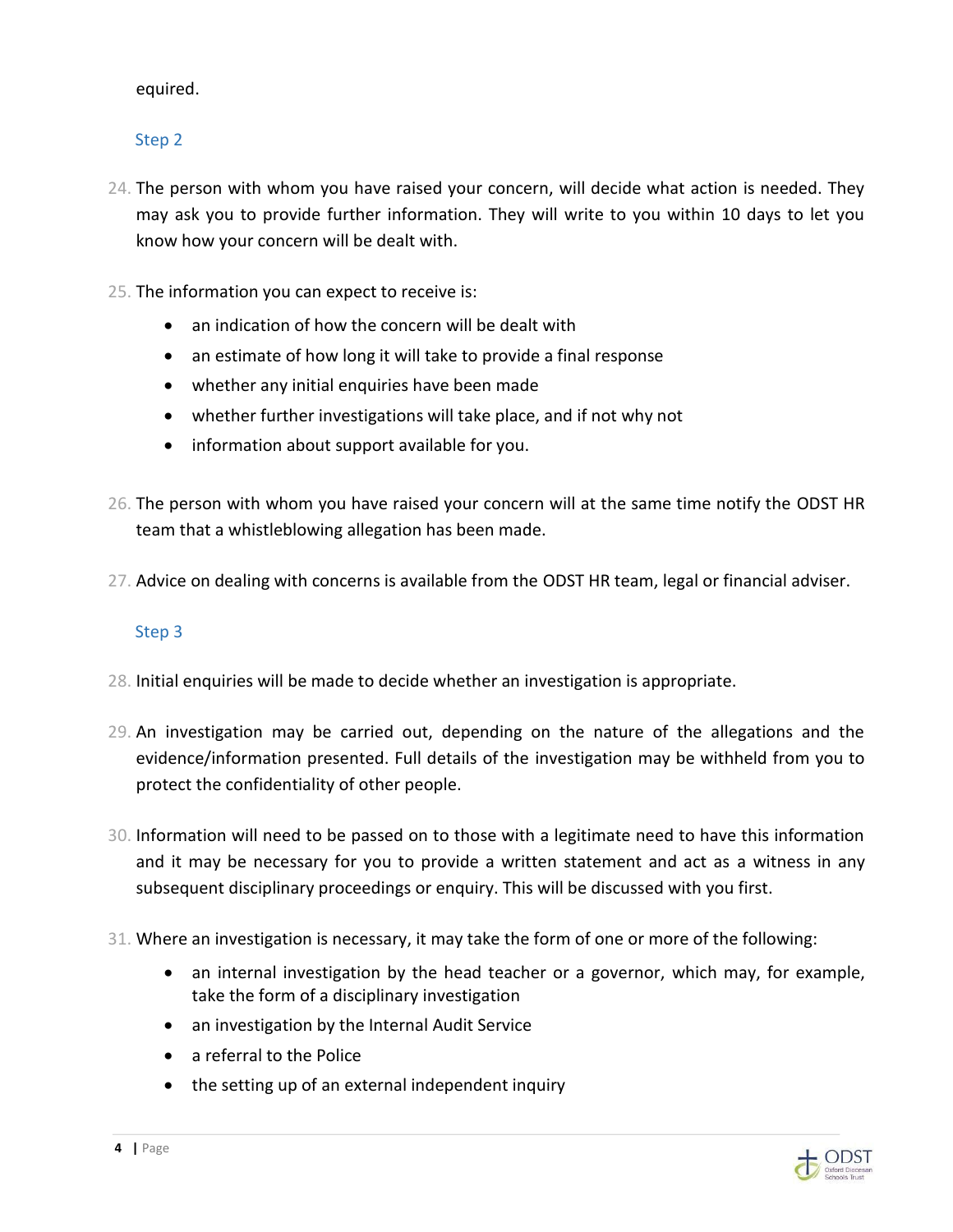#### Step 4

32. You will be informed of the outcome of any investigation, in writing, and/or of any action taken, subject to the constraints of confidentiality and the law.

If you do not feel your concern has been addressed adequately you may raise it with an independent body such as one of the following as appropriate (See Annex 2 for further details):

- your trade union
- the Citizens Advice Bureau
- a relevant professional body or regulatory organisation
- a relevant voluntary organisation
- the Police
- the Local Government Ombudsman
- Equality and Human Rights Commission
- 33. If there is an issue of an exceptionally serious nature which you believe to be substantially true, then you may disclose the issue to someone other than those listed in paragraph 21. In determining whether it is reasonable for you to have made a disclosure the identity of the person to whom the disclosure is made will be taken into account. Disclosures to anyone outside of the recognised bodies listed in paragraphs 35 and Annex 1 and 2 may not be protected disclosures under the Act.
- 34. You have a duty to the school/ Trust not to disclose confidential information. This does not prevent you from seeking independent advice at any stage or from discussing the issue with the charity Public Concern at Work on 020 7404 6609 and [www.pcaw.co.uk i](http://www.pcaw.co.uk/)n accordance with the provisions of the Public Interest Disclosure Act 1998.

#### Review and Reporting of the Procedure

35. This procedure will be regularly reviewed by the Board of Trustees of ODST to ensure that it continues to remain compliant and meets the needs of Schools and those working in schools.

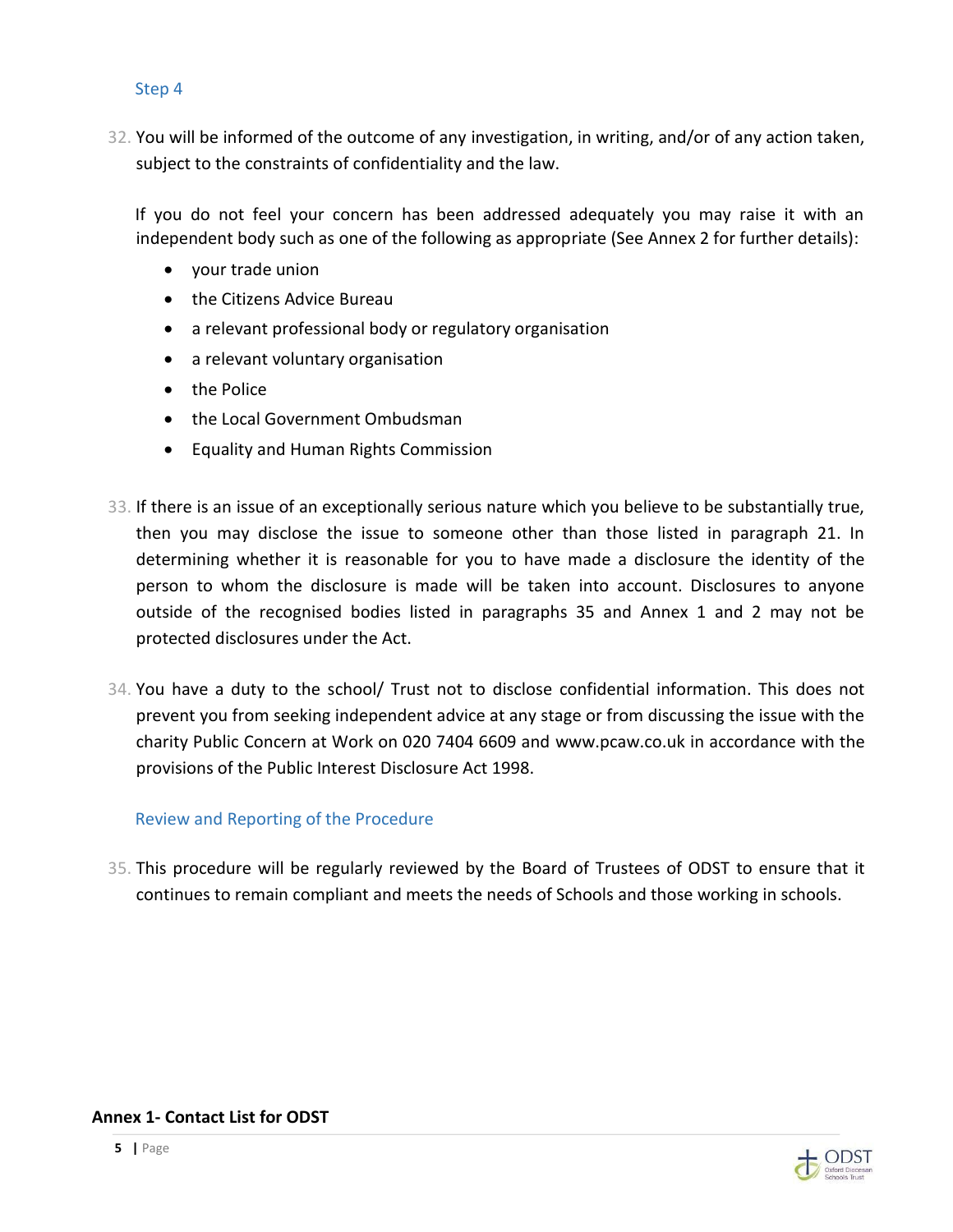If you wish to report the matter to someone within the Trust but outside of the ODST school, please contact one of the following:

| <b>Name</b>      | Contact                                      |
|------------------|----------------------------------------------|
| Anne Davey- CEO  | Ceo.odst@oxford.anglican.org<br>01865 208236 |
| The ODST HR team | Hr.odst@oxford.anglican.org<br>01865 208278  |

**Annex 2**